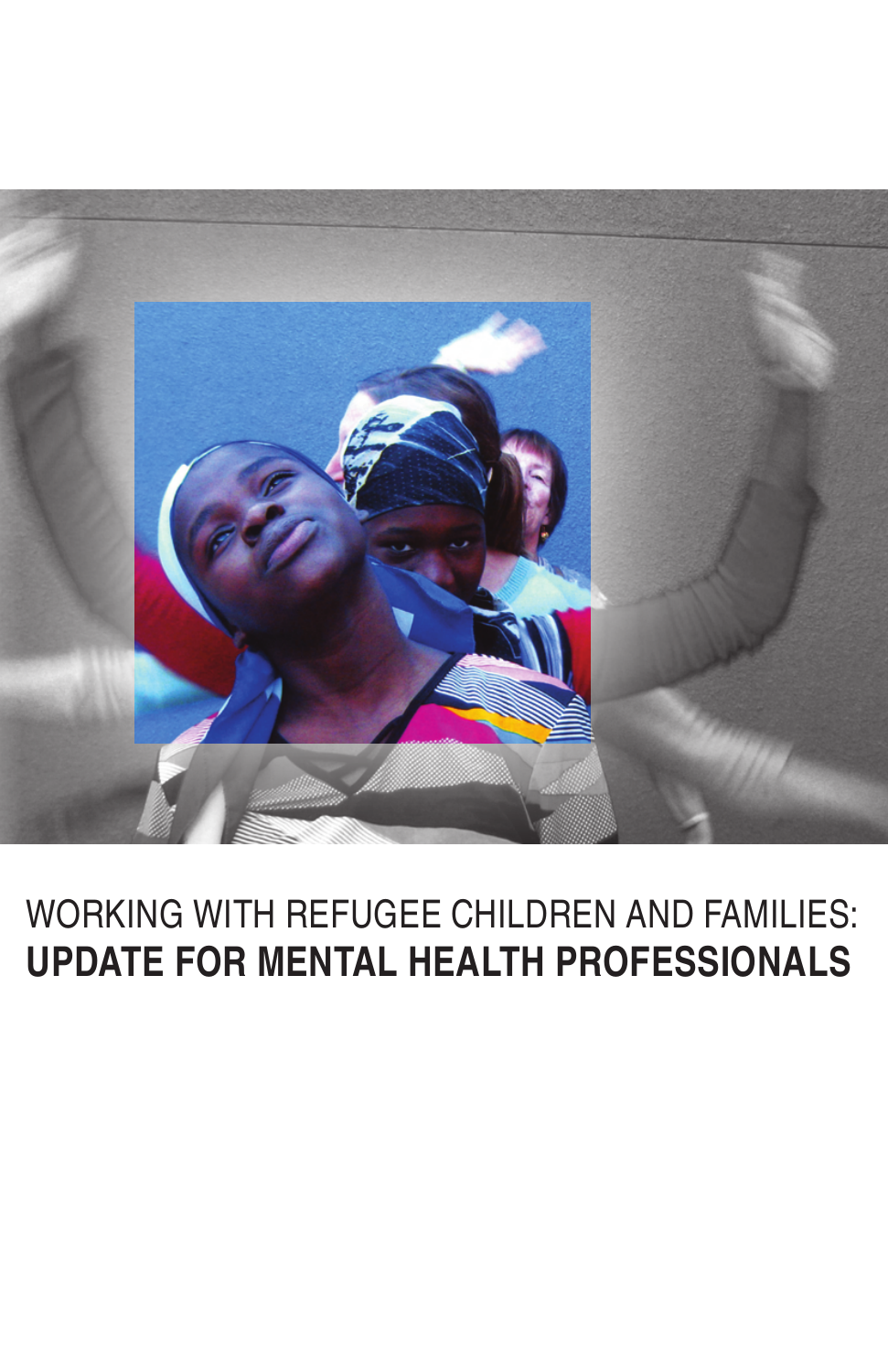Produced by

2009 APA Task Force on the Psychosocial Effects of War on Children and Families Who Are Refugees From Armed Conflict Residing in the United States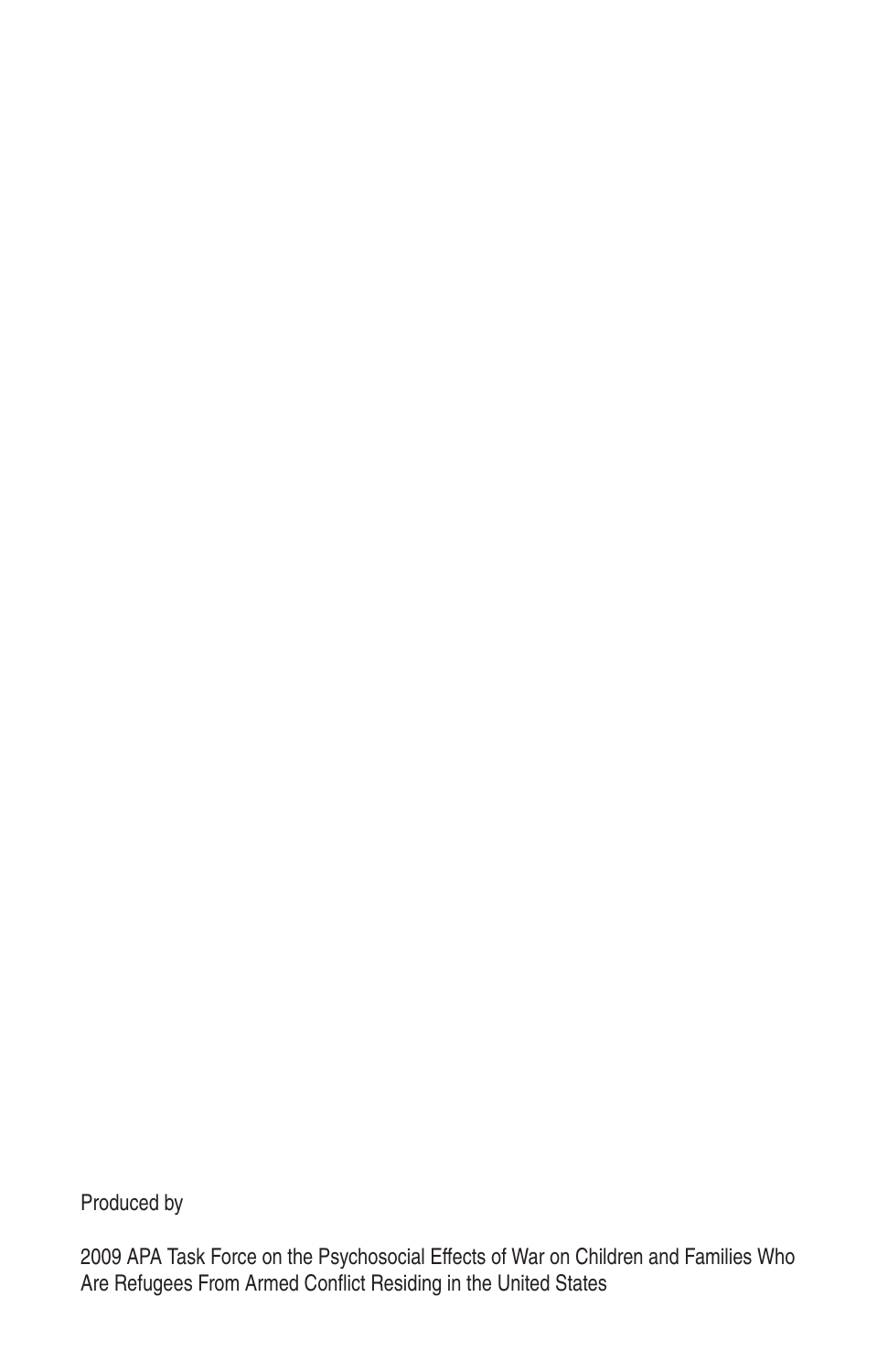ach year, tens of thousands of refugees flee their war-torn countries and<br>
communities and enter the United States. More than 40% are children, many<br>
of whom have experienced profound loss and survived devastating events t ach year, tens of thousands of refugees flee their war-torn countries and communities and enter the United States. More than 40% are children, many of whom have experienced profound loss and survived devastating events that **Example 2** can impact their development and long-term functioning. Their journeys from periods without the most basic childhood needs met (or fulfilled), such as proper nutrition, housing, and education. Despite the extreme adversity that they face, these children and their families demonstrate profound strength and resilience in their survival strategies, coping mechanisms, and abilities to adapt within what are often completely unfamiliar environments.

The field is only beginning to understand the full impact of armed conflict, displacement, and resettlement on children's development and overall well-being, however, the present literature indicates promising initiatives in individual treatment methods, family therapy, and group work in schools and other community settings. Psychologists in their roles as clinicians, researchers, educators, and advocates can be important resources in the lives of these refugee children and their families and can work to enhance society's understanding of their experiences and needs.

# **Defining "Refugee"**

Under U.S. law, those who enter through the formal refugee resettlement system qualify for refugee status. The U.S. Immigration and Nationality Act defines a refugee as "a person who is outside his/her country of nationality or habitual residence; has a wellfounded fear of persecution because of his/her race, religion, nationality, membership in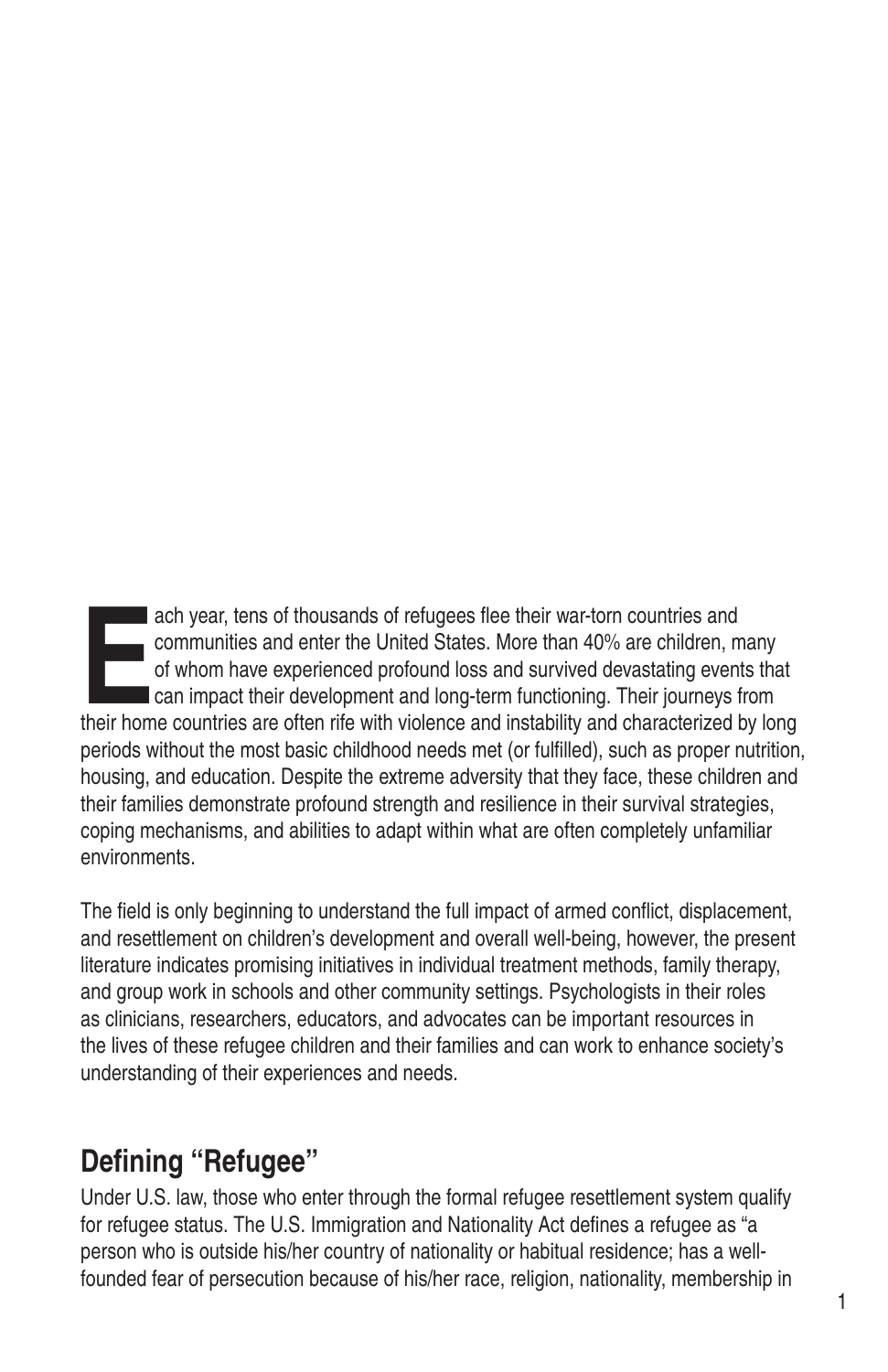a particular social group or political opinion; and is unable or unwilling to avail himself/ herself of the protection of that country, or to return there, for fear of persecution."

The United States has a long history of providing asylum. More than 2.7 million refugees, driven from their homelands by war; political change; and social, religious, and ethnic oppression, have settled in the United States since 1975, with average admissions of 81,500 refugees annually. Rapid and often-unanticipated explosions of conflict and unrest around the globe and changes in U.S. public policy toward refugee resettlement have driven the dynamic trends in refugee admissions between 1975 and 2008. During the Cold War (1948-1980), the majority of refugees entering the United States came from Southeast Asia and Europe, particularly the former Soviet Union. From 1980-1992, there was an influx of refugees from the former Soviet Union and the former Yugoslavia. Since the late 1990s, refugees have arrived primarily from Somalia and Ethiopia in Africa and Iran, Iraq, and Afghanistan in the Middle East.

## **How Refugee Children Enter the United States**

Children who travel to the United States from regions affected by armed conflict arrive through multiple pathways and with varying statuses: Most often, refugee children arrive in the United States with their parents or other guardian family members.

A much smaller subset of refugee children enter the United States as unaccompanied minors, arriving without parents or caregivers. While most unaccompanied minors are placed in licensed foster homes, other licensed care settings are used according to children's needs, e.g., therapeutic foster care, group homes, residential treatment centers, and independent living programs.

Some children, fleeing violence or persecution, enter the United States and file for asylum once on U.S. soil. Children involved in the asylum process are either dependents of parents seeking refuge in the United States or unaccompanied minors. Seeking asylum involves an often lengthy, costly, and stressful legal process developed without specific attention to the needs and rights of children.

Following a conflict in their home country, some children, traveling neither with family nor as unaccompanied minors, are brought to the United States to reunite with family members, sometimes after long separations. Some are reuniting with a parent who moved to the United States prior to the onset of the violence. Others are reunited with parents or other relatives after separation during the war. Some children and parents presumed one another dead only to discover their loved ones living in the United States.

# **How War and Refugee Flight Affect Children and Families**

A range of mental health and developmental consequences are associated with child and adolescent exposure to armed conflict, including elevated symptoms of posttraumatic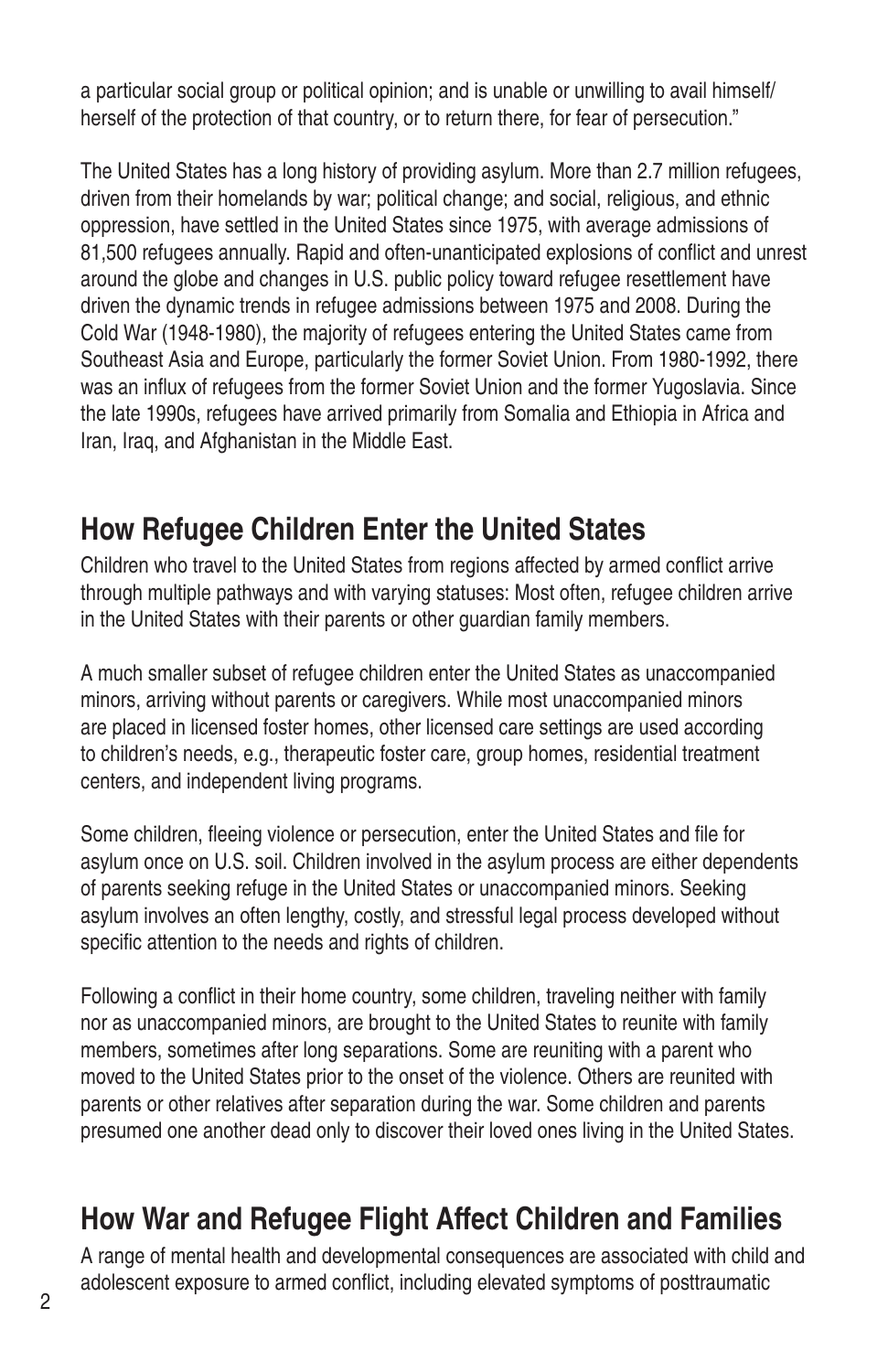stress disorder (PTSD), depression, anxiety, somatic complaints, sleep problems, and behavioral problems. Studies find high rates of exposure to traumatic events and a cumulative effect of multiple traumas, often referred to as a "dose effect," such that higher rates of trauma are often associated with higher rates of PTSD, depression, and behavior problems.

# **Specific Factors That Influence the Psychosocial Adjustment of Children Affected by Armed Conflict**

## **Individual Factors**

- **Development** is an important and complex consideration in understanding the needs of children who experience war at all ages and stages of their lives within cultures and communities with varying expectations, norms, and values. An environment of violence, unpredictability, and instability challenges children's abilities to engage in ageappropriate tasks and achieve mastery over them.
- **Individual temperament** may be related to adjustment to trauma and personality characteristics, including flexibility, creativity, intelligence, and curiosity, and may be protective for children from war zones. Children with significant psychological problems that existed before the war may have more difficulty in the aftermath of the trauma they experienced.
- **Gender** may influence children's war trauma experiences. Girls and women are more likely to experience sexual trauma. Boys are more likely to be exposed to direct nonsexual violence (e.g., shootings) during war, to experience a greater frequency of traumatic events, and to be involved in the conflict themselves as perpetrators or child soldiers.
- Little formal research addresses **sexual orientation and gender identity** and the unique needs of lesbian, gay, bisexual, and transgender (LGBT) refugee children. The International Gay and Lesbian Human Rights Commission (2007) found a high prevalence of persecution and significant variability in the legal rights accorded to LGBT individuals depending on country of origin.
- **Race and ethnicity** are aspects of the refugee child's identity that can affect the adjustment and mental health of refugee children and families upon resettlement in the United States. After experiencing significant trauma and dislocation, war-affected children and their families may face additional stressors, such as discrimination, and cultural differences.
- **Acculturation** refers to the process of adaptation, or lack thereof, which occurs when two cultures come into contact with one another. The process of adaptation is one of the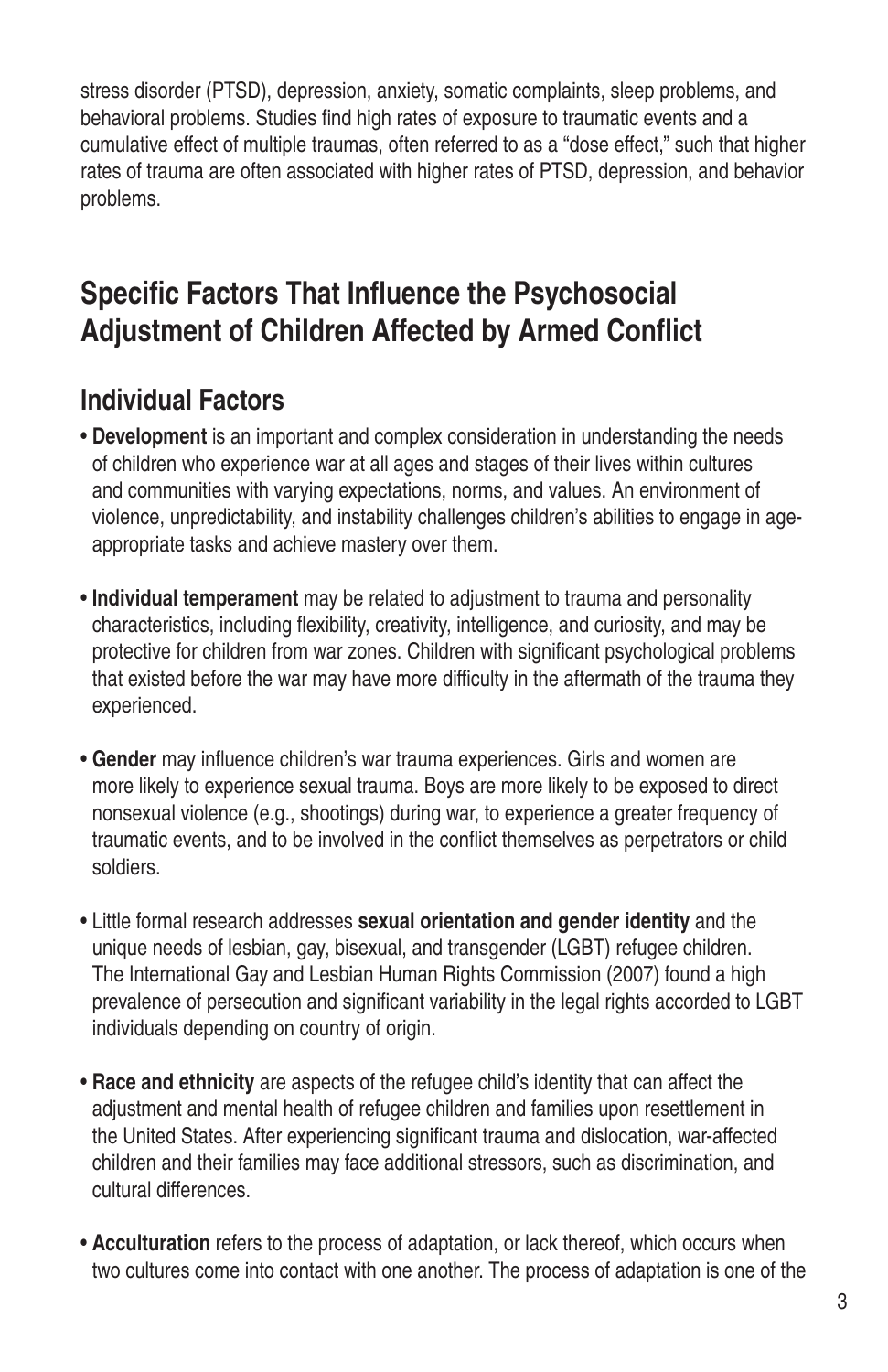central tasks for refugee children, and important markers include language(s) spoken, ethnic identity, and the degree to which individuals participate in cultural activities. Parents and children may acculturate at different rates.

- **Resilience** involves the positive adjustment of individuals under conditions of significant adversity. Several factors may contribute to resilience in refugee children living in conflict or postconflict settings, including individual factors (e.g., intelligence, coping, emotion regulation); attachment relationships and social support; caregiver mental health; access to child care and schools in war-affected regions; religious institutions and affiliations; and cultural values and practices. **Coping** with the traumatic and frightening events of war may tax and drain children's inner resources, resulting in a reliance on fewer and less-effective coping strategies. On the other hand, some children demonstrate remarkably high functioning after severe trauma, illustrating the protective power of individual coping strategies in the face of adversity.
- **Language acquisition** may serve as a protective factor for refugee children who acquire new language skills more quickly. However, there may be implications for children who demonstrate decreased fluency in their first language, as this may interfere with communication with family members who only speak the primary language and contribute to a loss of social support within the family setting.
- **Disabilities and medical needs** that children had before the war, as well as those that developed due to exposure to war, can affect refugee children's postmigration psychosocial adjustment. Refugee children with disabilities and medical problems require coordinated, interdisciplinary care in order to meet their multifaceted needs and facilitate their physical and psychological recovery.

## **Family Factors**

The adjustment of refugee children is necessarily linked to the experiences, functioning, coping strategies, and adaptation of their families.

- Refugee families must learn to function in new cultures with the added burden of finding adequate resources for their **most basic needs.** This stressful process is linked to increased rates of depression and PTSD symptoms among children.
- Upon resettlement, adults who are highly educated or former professionals in their country of origin may face the difficult and sometimes humiliating experience of finding employment in a society that does not recognize their educational background or work experience. **A loss of status** may particularly affect families with unrealized expectations of a better life or elevated social standing in the United States. The psychological and economic stress of this transition not only affects adults, but also their children, who must live with these changed circumstances.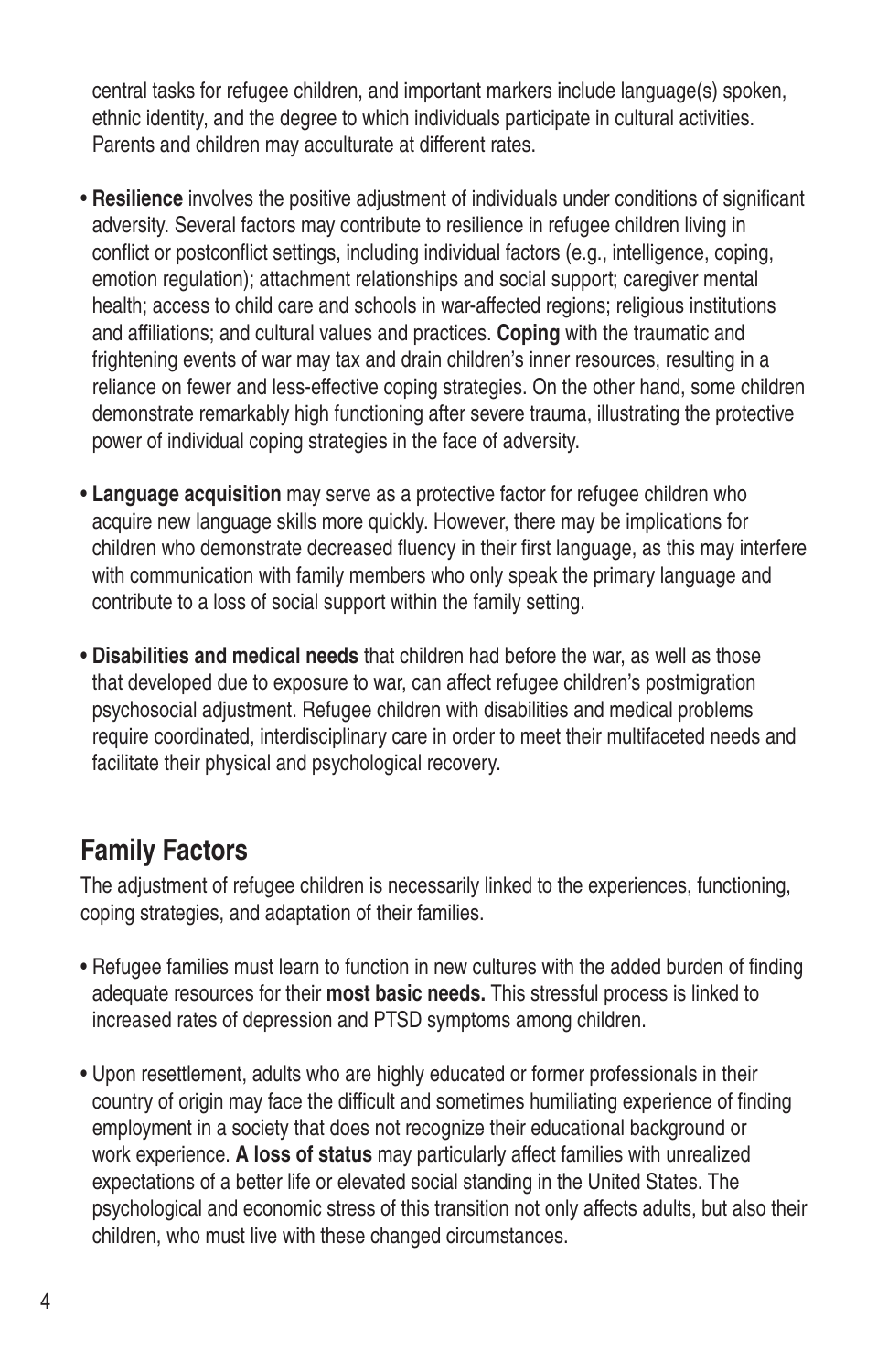- **Differences in rates of acculturation** within resettled refugee families are common. Children often adapt to new language and cultural norms more quickly than their parents, leading to intergenerational misunderstandings, tensions between old and new cultures, and challenges to identity development.
- **Family members' mental and physical health** also impacts children's psychological health. For example, maternal mental health problems and adjustment difficulties are risk factors for increased internalizing and externalizing behaviors in children.
- One of the less-acknowledged stressors in resettled refugee families is secondary trauma of **domestic violence** and **child abuse/neglect.** Families under increased economic and social stress and living in social isolation are more vulnerable to incidents of violence in the home, which likely serve as another source of trauma and a reminder of war-related traumas. Witnessing threats and/or actual violence toward a parent puts children in these homes at increased risk for trauma-related sequelae, including an increase in feelings of insecurity, fear, and anxiety.
- Despite the multiple stressors on refugee families, research and clinical evidence indicate **remarkable resilience** in these families as they cope with the aftermath of war. Well-functioning families provide a protective function in the lives of their children. While poor parental functioning is linked to greater difficulties in refugee children, refugee parents model resilience to their children in many ways, including adapting to a new culture, providing for their families, and sending additional economic support to family members still living in their country of origin.

# **School Factors**

- Some refugee children arrive in the United States with **limited or disrupted formal education.** Although access to public education may be seen as a resettlement benefit, children face multiple challenges once placed in the U.S. educational system, including adapting to a new culture and language while participating and functioning with same-age American peers. The parents of refugee children may be unfamiliar and uncomfortable attending school conferences and assisting with homework. Language, cultural, and socioeconomic barriers may further inhibit communication between parents and school professionals.
- The psychological difficulties that result from war-related experiences may affect **children's learning and school performance.** Poor behavioral or academic functioning at school may indicate that a child is struggling emotionally. Teachers, school psychologists, and guidance counselors are essential resources for refugee children's adjustment to school and the identification of learning or emotional difficulties. School psychologists can play a critical role in identifying refugee children in need of mental health services, evaluating educational or trauma-related needs, and consulting with school administration and staff regarding ways to promote acceptance of refugee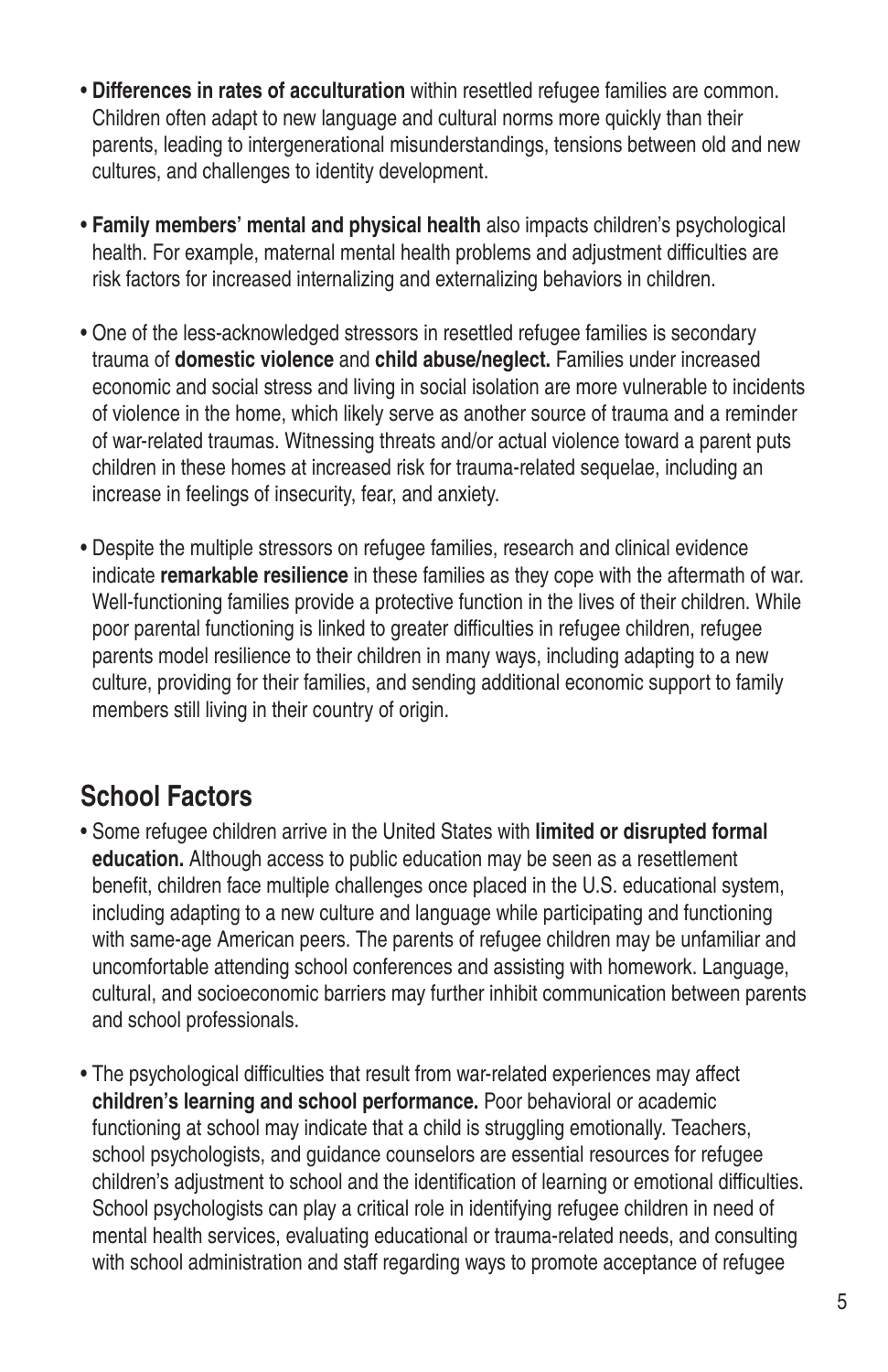students. Schools may also provide a less stigmatizing setting for the provision of mental health screening and services. Nonetheless, in order to conduct valid and meaningful assessment of mental health issues, school-based practitioners must contend with the cross-cultural challenge of critically examining constructs developed in Western societies before applying them to children from non-Western countries now living in the United States.

## **Community Factors**

- Resettlement communities in the United States are far from monolithic; they vary along a number of dimensions, including density of refugees already resettled, ethnic and racial diversity, job opportunities, community safety, attitudes toward immigrants and refugees, dominant religious beliefs, and availability of resources. **Living in an area with high concentrations of their own ethnic group** can shape the experience and adjustment of refugee children, although the direction of influence does vary.
- **The degree to which the dominant culture accepts newcomers of different cultural groups** is also an important factor in the culture of a community and may influence individuals' level of acculturation. Community psychologists with expertise in creating services for vulnerable populations not typically served in mental health settings may be particularly able to assist in needs assessment and development of community-based interventions for refugee families.

# **Mental Health Professionals and Other Care Providers Can Alleviate Distress and Encourage Resilience and Recovery in Refugee Children and Families**

Various therapeutic models and techniques address the effects of exposure to war in children, including individual psychotherapy, family therapy, group treatment, and schoolbased services, and they represent a range of orientations and approaches, including psychodynamic, supportive, and cognitive-behavioral therapies. Many clinicians working in the field adapt and combine some of these interventions in order to provide effective clinical care to refugee children.

## **Individual Approaches**

There is some general evidence of the effectiveness of individual treatment with a range of children affected by traumatic stress. A number of common factors that characterize effective practitioners, regardless of their training or technique, contribute significantly to good therapeutic outcomes, including a high degree of empathy, tolerance for strong emotions, capacity to gently confront clients when needed, and lack of defensiveness.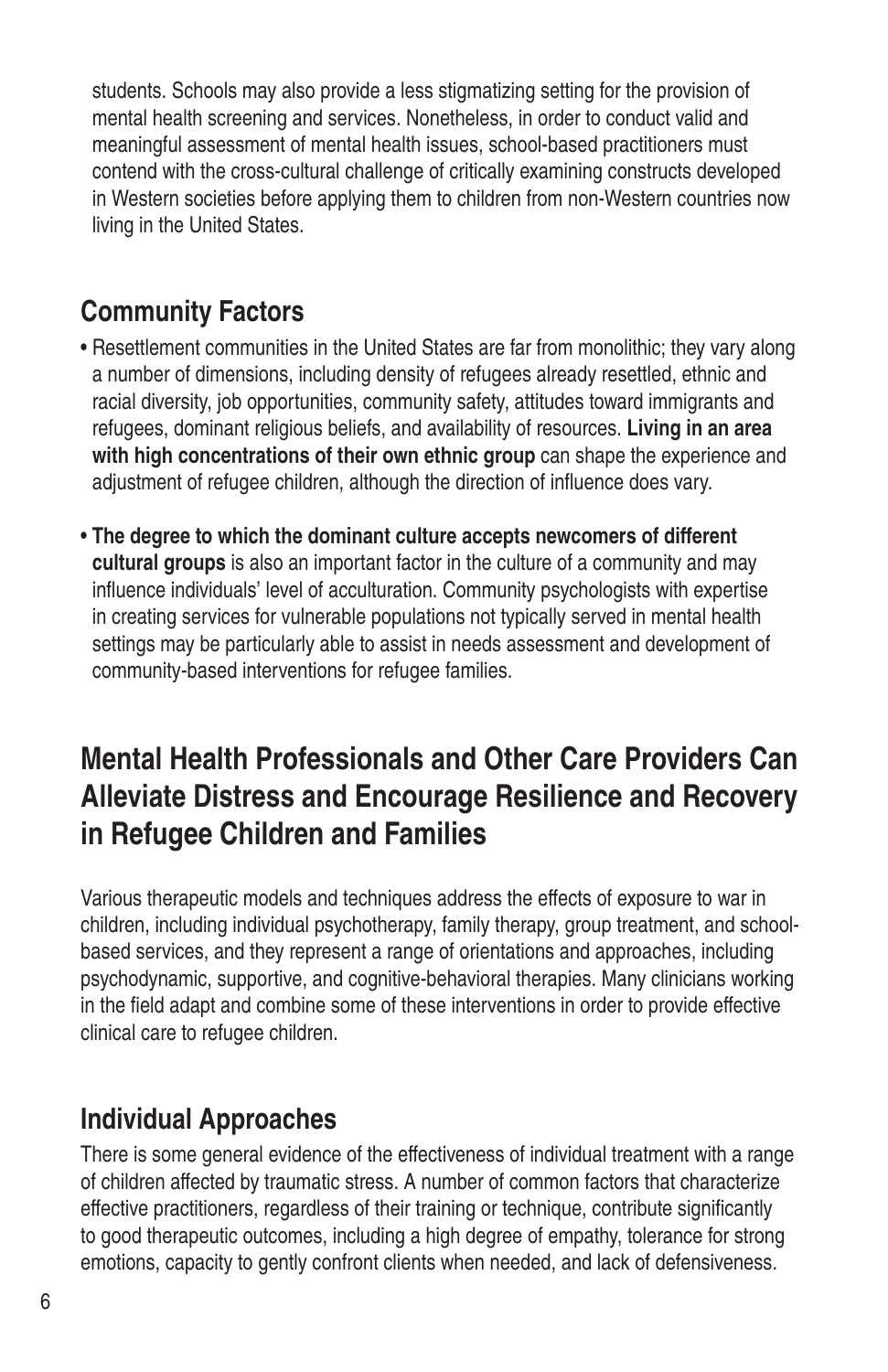Cognitive-behavioral therapy (CBT), with its emphasis on mastering negative emotions, thoughts, and actions by addressing dysfunctional cognitions and behaviors, can be well suited to address fear, helplessness, and anxiety. CBT has been used with refugee children to strengthen their coping strategies using, for example, methods such as visual imagery and relaxation techniques. In CBT, as with all treatment approaches, practitioners must be sensitive to the fact that different cultural groups vary considerably in their views regarding psychological well-being, distress, and healing. In addition, constructs relating to cultural norms, including what are considered adaptive and maladaptive cognitions and behaviors, are dynamic and change over time, suggesting that the ongoing reassessment of these constructs is needed.

While there have been no controlled medication trials conducted on refugee children, there is evidence that supplementing therapeutic interventions for traumatized children with psychopharmacological treatment results in greater symptom reduction. Refugee parents may not be familiar or comfortable with medicalized treatments of psychological distress. Clinicians need to be aware of and attentive to the salience of these cultural differences.

## **Family Approaches**

Family members who have lived through war together may have vastly different intrafamilial ways of remembering, processing, and dealing with these traumatic events. Family-based interventions targeted at improving the emotional functioning of refugee children and their families can address many aspects of the refugee family's experience, including bringing to the surface the family members' shared experiences and differing perspectives on the war, flight, and acculturation; identifying family patterns of coping and communication; and assisting in the process of making meaning of the family's history. Clinicians who work with refugee families may take on several tasks over the course of family therapy, such as restoring a sense of equilibrium and parental well-being, enhancing empathy between and among family members, and allowing opportunities for making meaning through shared expressive exercises.

## **School-Based and Community-Based Group Approaches**

It is crucial that interventions for refugee children utilize the resources offered in the educational environment. Schools can provide a welcome contrast to the disruption that refugee children endured in their countries of origin and during their resettlement journey.

School personnel can be essential in identifying the mental health needs of refugee children and referring them for appropriate services, in some cases before psychosocial and mental health problems develop or worsen. School psychologists can provide direct interventions for this population, such as teaching effective ways to handle stress and providing support and guidance around issues of acculturation. Schools can also provide the setting for clinical services, such as group interventions and creative art and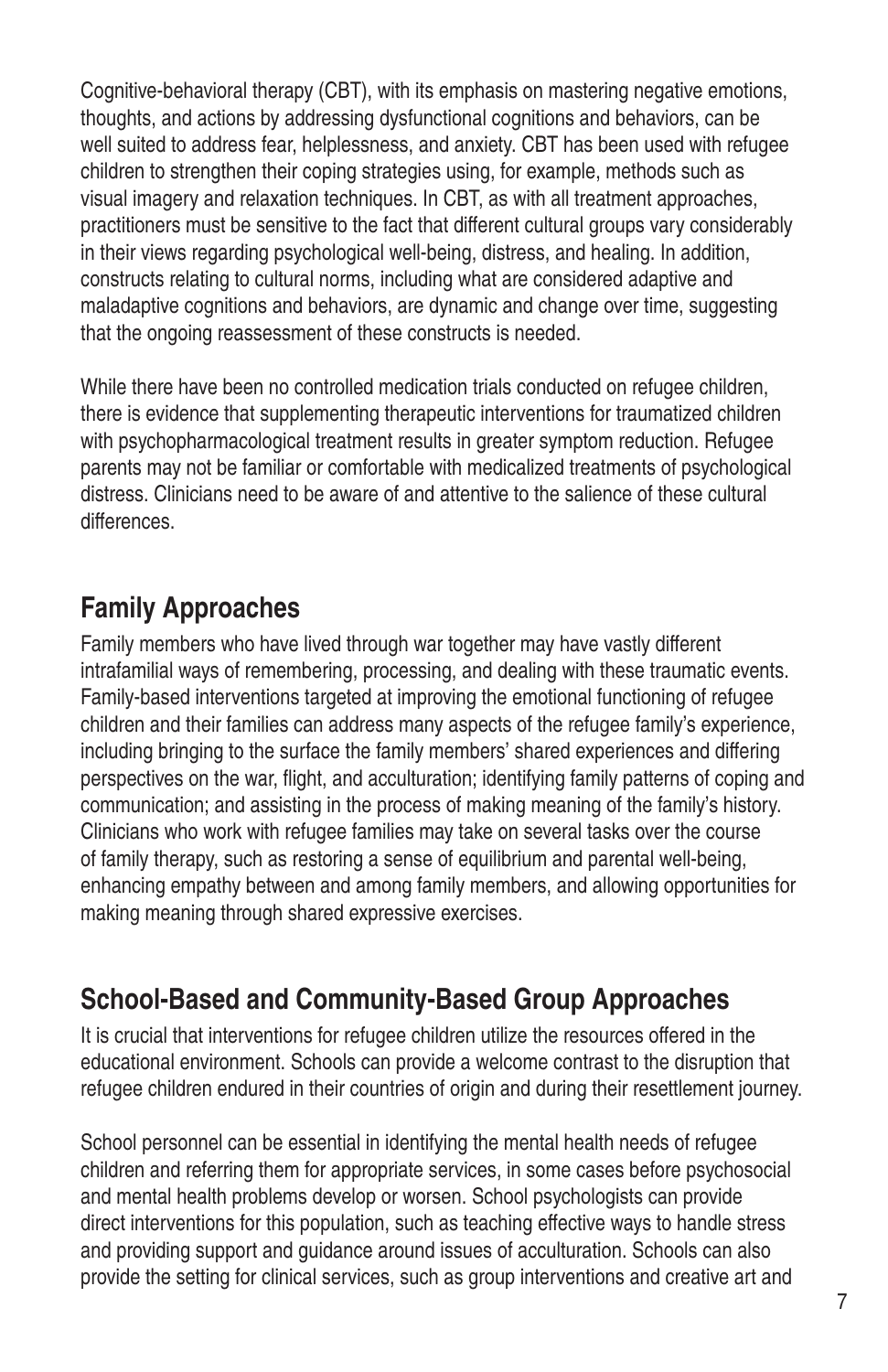expressive treatments, to reduce barriers to treatment access that refugee families might encounter when mental health interventions are only available in traditional clinical settings.

Although there is little systematic research on therapeutic group interventions used in schools and other community settings to facilitate the adjustment of refugee children, group work has the potential to foster hope, normalize experiences and reactions, impart information, create interpersonal learning opportunities, and allow for catharsis. In addition, group work can provide an opportunity to decrease the sense of alienation often created by war and create a sense of belonging and connection. However, therapists must carefully consider the composition of a school-based group when combining children or adolescents from different countries or even from different cultural backgrounds (ethnic, religious, tribal) within the same country. Basic geopolitical history may influence group interactions and ultimately, impact outcomes.

# **Three Basic Mental Health Care Principles for Working With Refugee Children**

Three principles of mental health care are well documented in the research and clinical literature on the needs of refugee children and families: the necessity of comprehensive services, the importance of cultural competence in clinicians, and the need to integrate evidence-based practice with practice-based evidence.

## **1. Use Comprehensive, Community-Based Services**

Comprehensive services are designed to address a broad range of needs in the population. Given the numerous stressors on individuals facing resettlement in a new country—including language, work, education, financial issues, and acculturation—it is important for clinicians working with refugee children and families to take a holistic approach by addressing daily life adaptation and problems, as opposed to focusing solely on mental health symptoms.

Since stressful environmental and social conditions can create and maintain psychological distress, interventions for refugee children must address and have an impact on these conditions. The use of a case manager or social worker, who focuses on the daily needs and concerns of a refugee family, may provide stability so that the family can later address its mental health needs with a trained clinician.

Comprehensive services are designed to increase service use by underserved populations. Creating outreach services for clients and providing supportive information or care in accessible and nonstigmatizing locations, such as a school or community center, facilitates service utilization. There are several models for service provision including (a) a "tier-based" model in which most members of the target population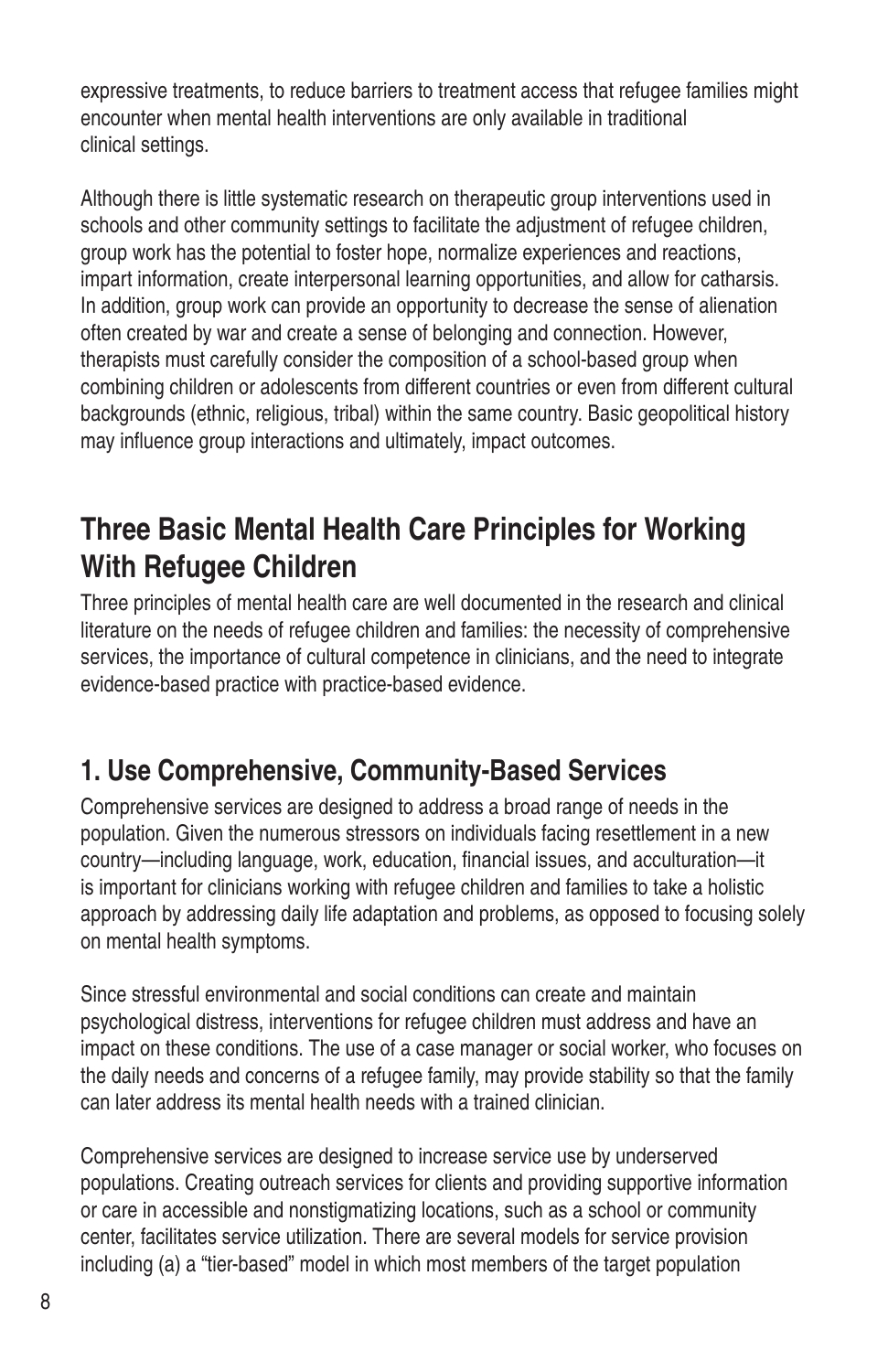receive services in broader, community- or school-based interventions with specific, trauma-focused treatment required for the most symptomatic and impaired members of the community; and (b) a "public health framework," which focuses primarily on culturally competent, trauma-informed community and preventive interventions, in which psychoeducation and skill-building in relation to trauma sequelae are used. Traumaspecific treatment modalities are then used in the smaller number of cases where there is the most severe need.

## **2. Provide Culturally Competent Services**

Clinical services for war-affected refugee populations must reflect cultural competence by offering services that effectively meet the needs of multicultural populations. Inherent in this notion of culturally competent care is the concept of identifying needs and creating clinical services consistent with a population's values, beliefs, and practices. The development of culturally competent care with refugee populations entails more than a training module or collection of "facts" about an ethnic or racial group's beliefs. An understanding of an individual's or community's views related to human development and social expectations allows a clinician to design interventions that integrate cultural beliefs and norms about well-being and health with Western approaches and techniques. A child's acculturative level should be taken into consideration. Careful query regarding the cultural and faith-based beliefs, values, and rituals central to refugee families may provide openings for clinicians to integrate these beliefs and practices into treatment.

## **3. Integrate Evidence-Based Practice With Practice-Based Evidence**

Evidence-based practice in psychology integrates the best available research with clinical expertise in the context of patient characteristics, culture, and preferences. When working with children, an evidence-based orientation to practice consists of assessment, intervention, and ongoing monitoring. A clinician should conduct these three elements in a scientifically minded manner and informed by clinical expertise, as well as remain attentive to the developmental processes and contexts of care that are critical for children and adolescents.

When working with refugee children and their families, clinicians should use evidencebased treatments when possible. However, since few treatment effectiveness studies have been conducted with refugee children, it is necessary for psychology to examine and recognize the efforts of providers in the field working with this population. These caregivers can provide "practice-based evidence"—reports of clinical interventions and existing practices successful with refugee children and gleaned from real-world settings.

Clinicians must be flexible, utilizing evidence-based techniques and protocols when possible, while incorporating other methods developed to meet the unique needs of war-affected refugee children. This delicate balance requires creativity and rigor and, in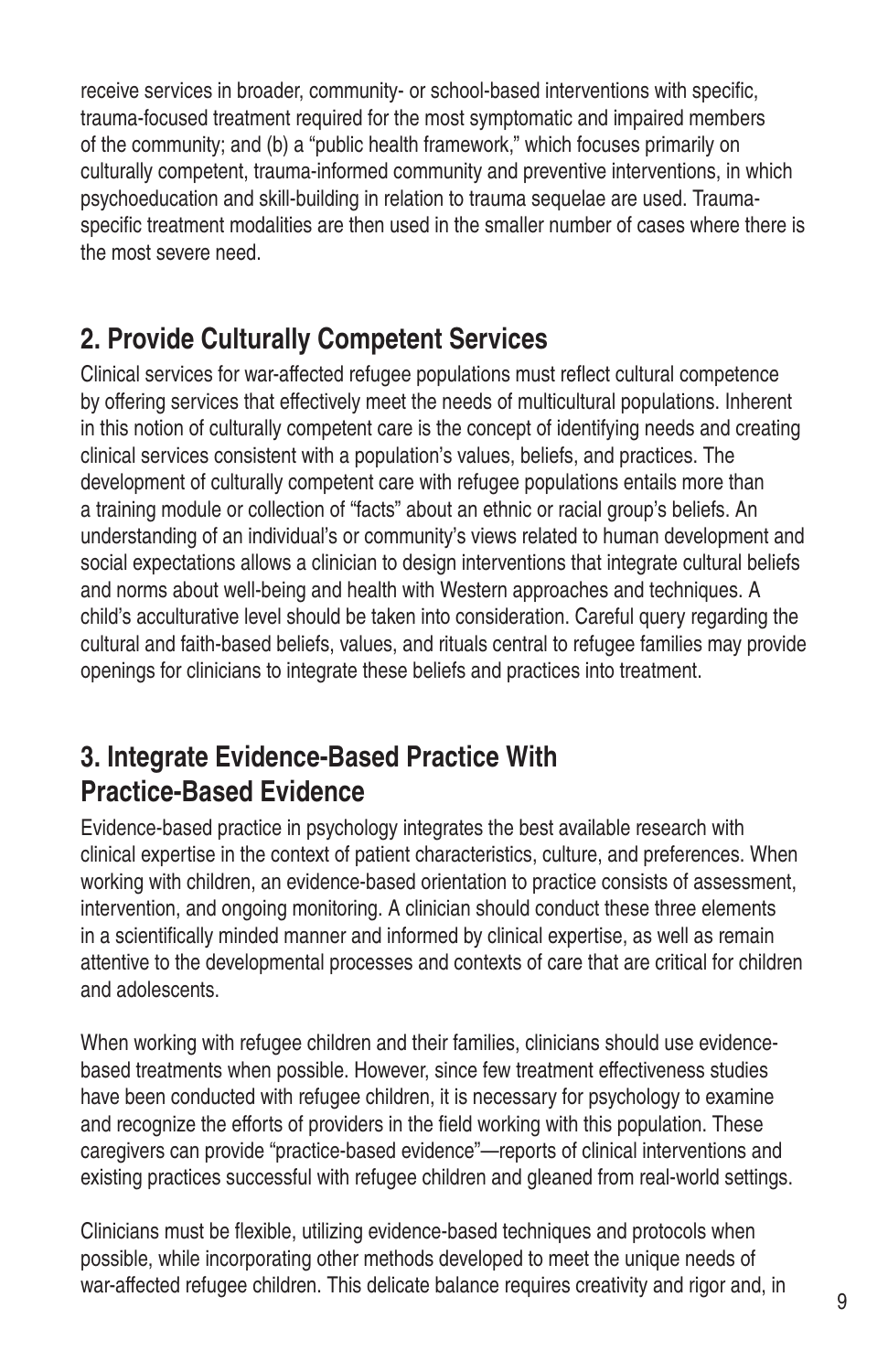some cases, collaboration with others who have tackled similar issues. Clinicians who rigidly adhere to protocols and treatment plans devised for populations with very different cultural backgrounds, beliefs, and values may lose opportunities to intervene effectively with refugee children or families.

# **Ethical Issues and Other Considerations in Clinical Practice With Refugee Children and Families**

Mental health care providers working with refugee children should follow the **principles of practice and ethical care** recommended in the psychological assessment and treatment of all children. There are, however, specific ethical issues that may arise in clinical practice with refugee children and families:

**Relying on Western models:** Assumptions underlying clinical practice come from theory and treatment models developed in wealthy countries and Western culture. It is imperative that they be critically examined in the care of culturally diverse refugee children and families. For example, the Western medical model frames adversity and suffering in terms of psychopathology rather than as a legitimate response to stress and upheaval. A clinician may experience pressure to emphasize vulnerability and victimization over resilience in the clinical formulation of a refugee client's condition in order to request other services or support an application for asylum. This kind of emphasis then suggests that the individual's reaction to war and organized violence is abnormal rather than an expected response to severe trauma.

**Power differentials:** Clinicians should be aware of the often substantial power differential that exists in a relationship between refugee clients and professionals and carefully monitor their own political and social inclinations in the context of their work with refugees who may have direct experiences with persecution, armed conflict, and/or torture.

**Appropriate boundaries:** Maintaining appropriate therapeutic boundaries is an important component of ethical practice, particularly in cases involving human rights violations and other atrocities that may evoke strong transference reactions of dependency and gratitude in clients as well as powerful countertransference reactions in clinicians. Conversely, individuals who experienced direct persecution or violations of their human rights may experience a stance of unwavering neutrality from a clinician as a minimization or denial of the injustice of what was done to them. The power of a therapist to bear witness to clients' suffering and take a stand as to the injustice and criminality of it cannot be underestimated.

**Using interpreters:** Refugee community members are often involved in outreach, interpreting, prevention, and mental health counseling to improve cultural competence in a clinical team. Ethical dilemmas can easily arise, for example, when the only available interpreter in a particular language is someone who has a personal relationship with the refugee child and family. Therefore, it is vital to ensure that community members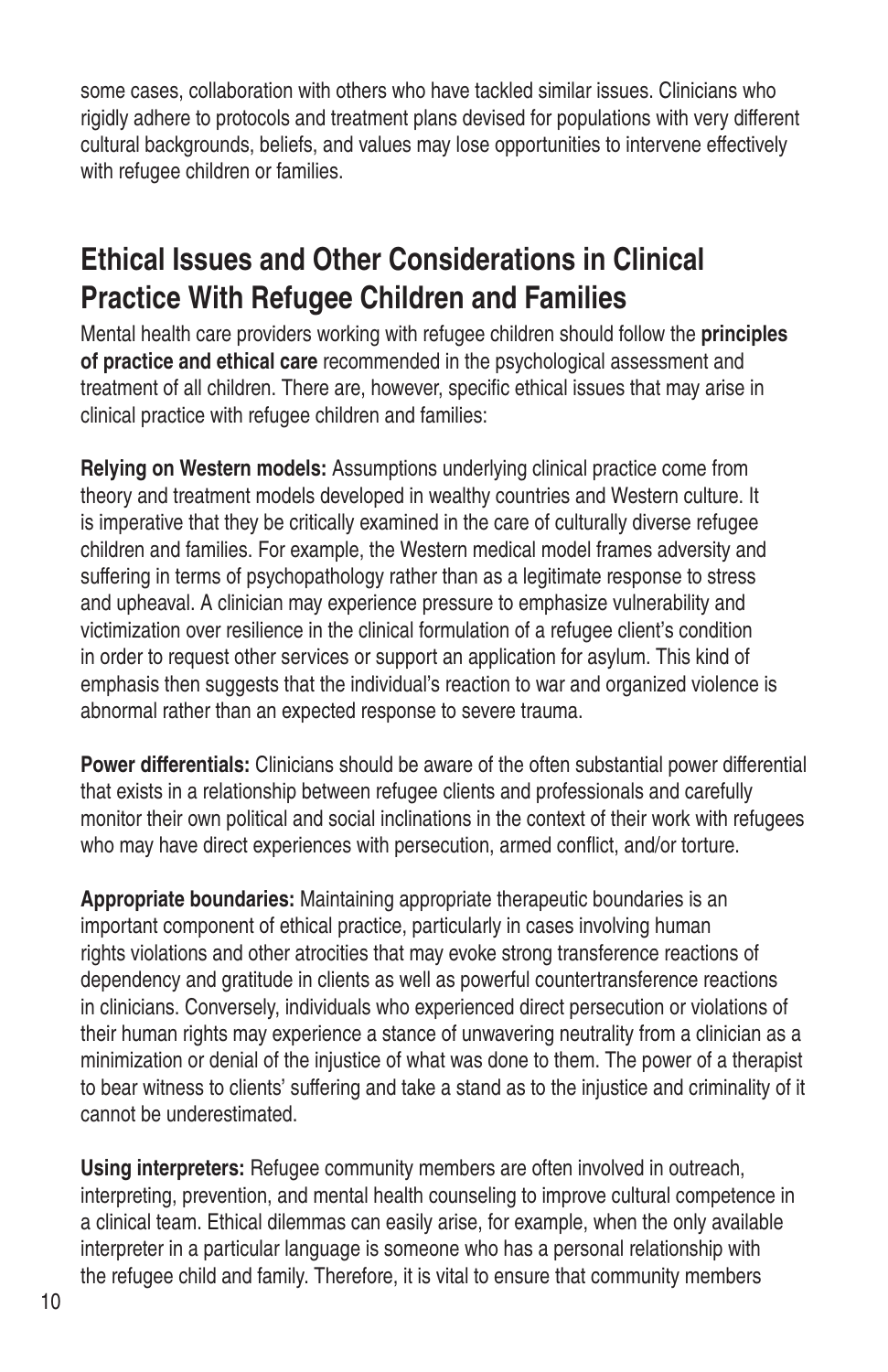involved in the provision of clinical services uphold ethical practices, such as maintaining therapeutic boundaries and confidentiality in the context of a small or tight-knit refugee community.

**Legal consent:** As with other clients, when offering therapeutic services to refugee children and families, clinicians must obtain informed consent from parents or legal guardians. There may be barriers to effective communication regarding informed consent, such as cultural, educational, and linguistic differences between refugee clients and practitioners. Also, individuals who escaped situations of persecution or interrogation may fear the signing of legal forms and documents and the ramifications of not following the direction of an authority such as the therapist or evaluator.

**Confidentiality:** Clinicians must impart basic information to children and families about the risks and benefits of treatment, the limits of confidentiality, and the rights of the patient. Legally, the age of children or adolescents can become an important factor in determining who gives ultimate consent to treatment and to whom information can be released. For children from cultures in which exact age and birth date are not recorded, this kind of information may not be clear. Clinicians must follow state law and ethical guidelines to the fullest extent possible when grappling with these issues in a situation of consent with refugee children or adolescents.

**Ethical relativism:** A continuum exists between ethical relativism, which embraces all cultural values and practices, and ethical universalism, which holds that there are fundamental principles that all people, regardless of their culture, should follow. Clinicians may find themselves challenged by the practices or beliefs of clients from different cultures that are in opposition to their own values. When faced with these tensions, they are advised to seek supervision within the field and within their clients' cultural community to determine how to proceed in an ethical manner respectful of cultural differences and consistent with the field's standards of practice.

**Secondary trauma:** Psychologists and other professional care providers who work with refugee children face a particular risk often underemphasized in training in human service settings—that of secondary or vicarious traumatization. Stories of human atrocities and the violence that are often part of the experiences of war-affected refugee families may overwhelm, upset, and change clinicians' worldview. Compounding this, children are witnesses to and, in many cases, direct victims of this violence. Exposure to these stories can lead psychologists, even with the best clinical training, to feel angry, burned out, depressed, or in some cases, detached from their work. Without proper supervision and processing around this specific issue—the emotional toll of hearing stories from war zones and attempting to address war's human costs—clinicians are vulnerable to many overwhelming emotions and reactions. To minimize these difficulties, clinicians must learn self-care techniques during their training to work with refugee children. Furthermore, programs for war-affected children and families can also address this by integrating self-care and support into their staff development activities.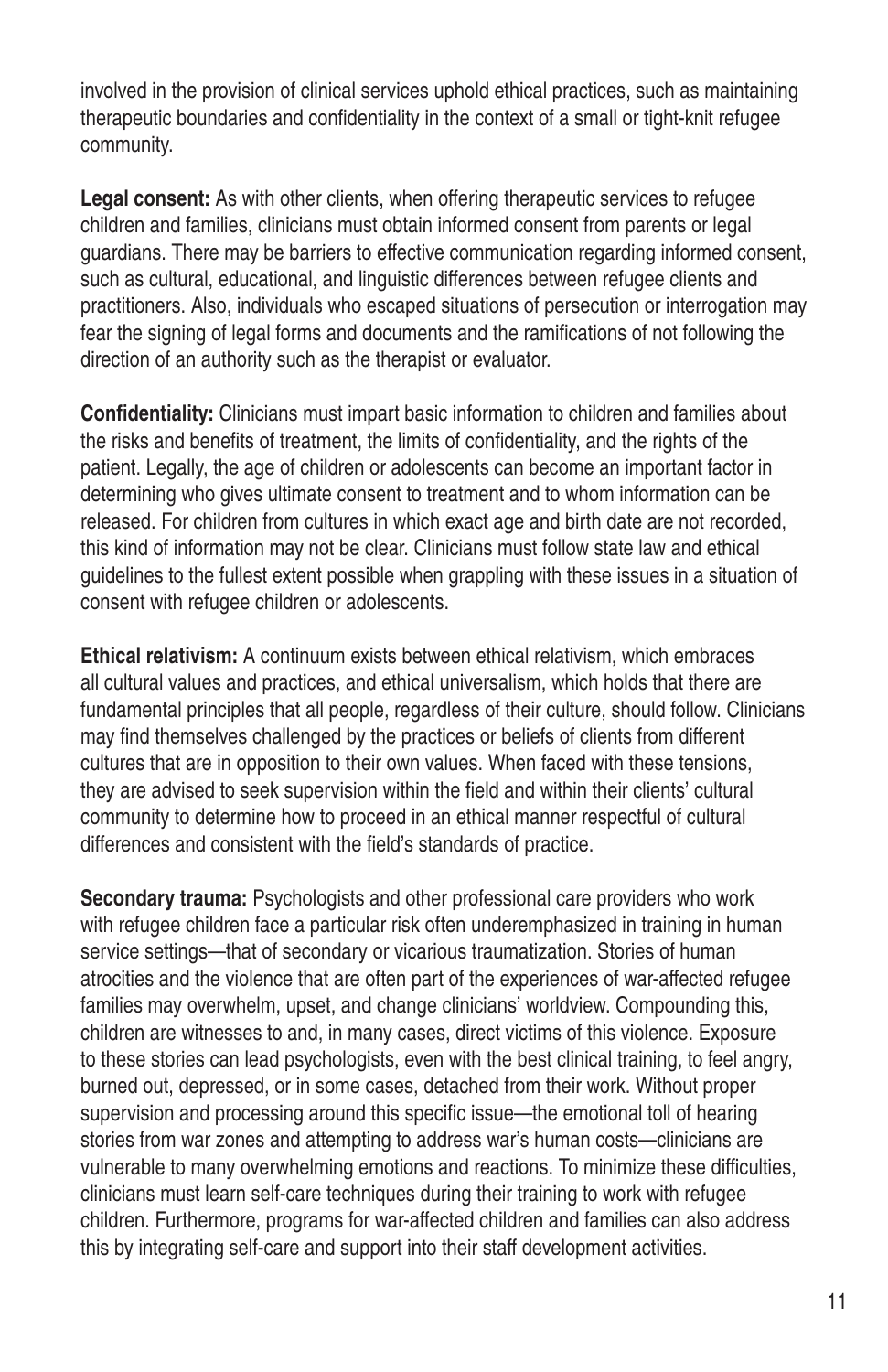# **Conclusion**

War and armed conflict affect millions of people around the world each year, sending thousands into flight from their homes and countries in the hope of escaping chaos and violence. In the midst of these refugees are thousands of children. In 2008, of the more than 60,000 refugees who came to the United States, about 21,000 of them were under the age of 18. Many of these children, who have experienced and survived devastating and profoundly stressful events, need supportive services to promote health and wellbeing after resettlement in the United States. Such services can address a range of needs, including basic daily living, education, and physical and mental health, across the numerous contexts in which these children function. Psychologists—in their roles as clinicians, researchers, educators, and advocates—have tremendous potential to assist the many children who arrive in the United States seeking safety after the violence and disruption of war.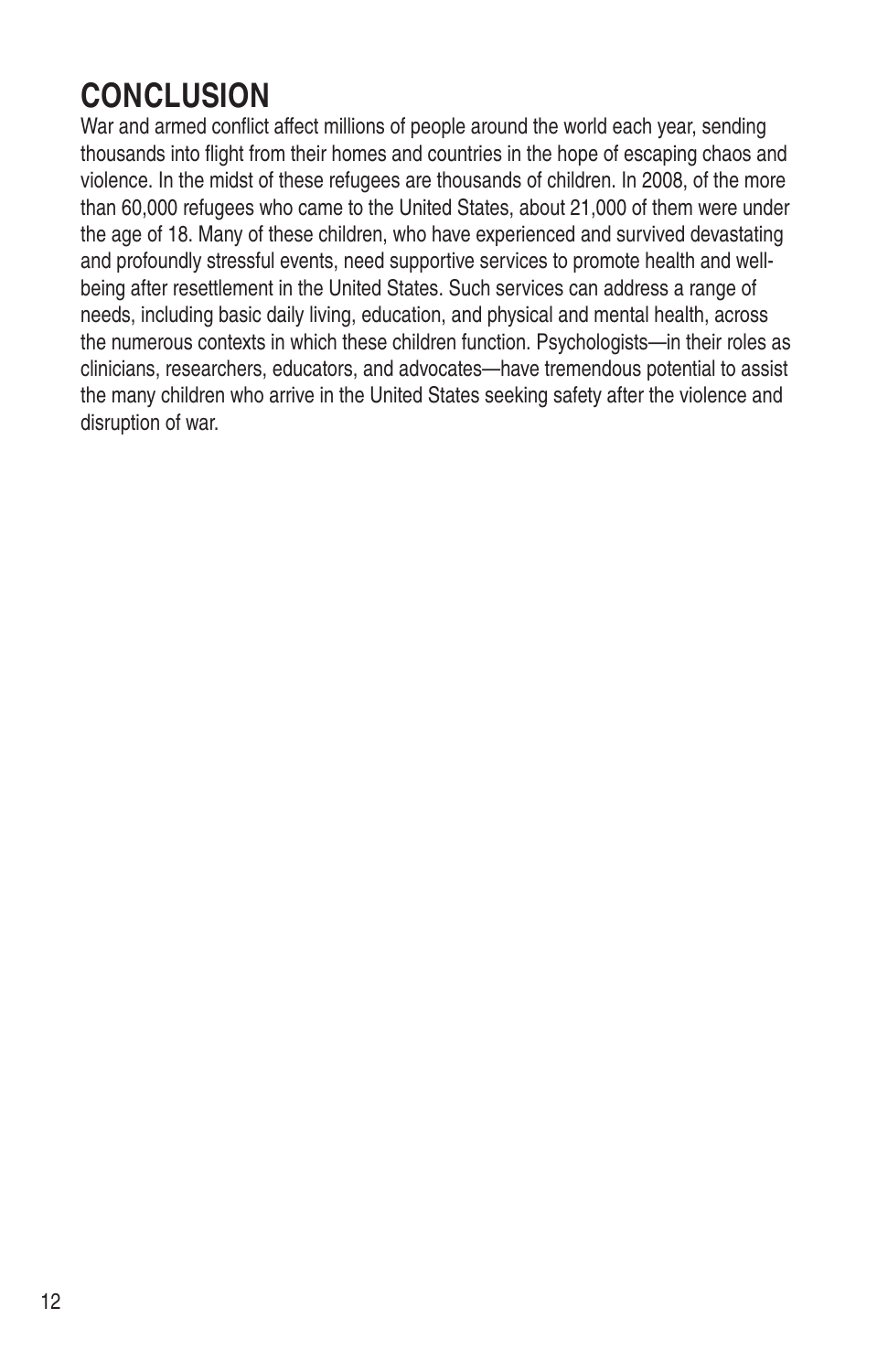# **Resources**

## **Mental Health Resources**

#### **APA Presidential Task Force on PTSD and Trauma in Children and Adolescents http://www.apa.org/pi/families/resources/task-force/child-trauma.aspx**

This task force produced a suite of products for mental health professionals and policymakers regarding the basics of trauma in children and adolescents, ways in which to help children and their families cope and recover, and pitfalls to avoid upon encountering trauma and PTSD in children and adolescents.

## **Bellevue/NYU Program for Survivors of Torture www.survivorsoftorture.org**

The Bellevue/NYU Program for Survivors of Torture provides comprehensive medical and mental health care and social and legal services to survivors of torture and war traumas and their family members.

## **Boston Center for Refugee Health and Human Rights www.bcrhhr.org**

The center provides comprehensive health care for refugees and survivors of torture and related trauma, coordinated with legal aid and social services. The center provides training to agencies and professionals to conduct clinical, epidemiological, and legal research and to advocate for the promotion of their health and human rights.

### **Center for Multicultural Human Services www.cmhsweb.org**

The center assists mental health workers in meeting the needs of clients who have a cultural and/or language barrier to treatment. The center is dedicated to bridging the gap between diverse client populations and mainstream mental health provider organizations.

#### **Center for Victims of Torture (CVT) www.cvt.org**

The CVT offers national technical assistance through resources, training, and networking opportunities specifically targeted to specialized torture treatment centers. CVT also provides a series of publications for practitioners who work with refugees and survivors of torture.

### **Disaster Response Network (DRN)**

### **http://www.apa.org/practice/programs/drn/index.aspx**

APA's DRN is a national network of psychologists with training in disaster response who offer volunteer assistance to relief workers, victims, and victims' families after man-made or natural disasters in the United States and U.S. territories. DRN members use their professional judgment and training to help disaster victims cope with extremely stressful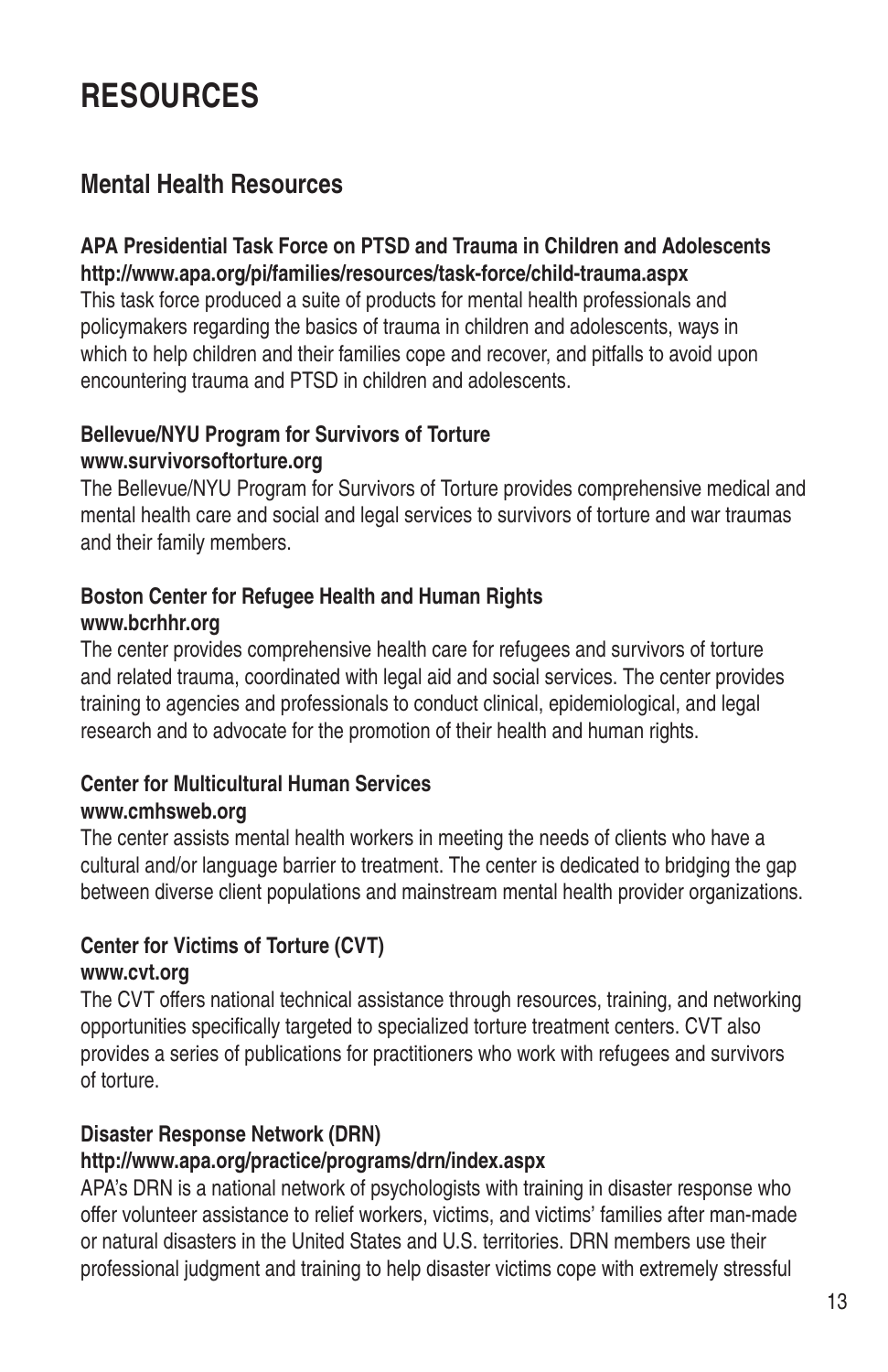and often tragic circumstances. Members help problem solve, make appropriate referrals to community resources, advocate for workers' and victims' needs, provide information, and listen. They also focus on providing general emotional support and helping people marshal their own successful coping skills.

### **Guidelines for International Training in Mental Health and Psychosocial Interventions for Trauma Exposed Populations in Clinical and Community Settings http://itspnyc.org/perspectives\_guidelines.pdf**

The Task Force on International Trauma Training of the International Society for Traumatic Stress Studies developed consensus-based guidelines for training in mental health and psychosocial interventions for trauma-exposed populations in the international arena.

## **Harvard Program in Refugee Trauma (HPRT) www.hprt-cambridge.org**

The HPRT is a multidisciplinary program that has been pioneering the health and mental health care of traumatized refugees and civilians in areas of conflict/postconflict and natural disasters for over two decades.

## **Immigrant & Refugee Mental Health**

## **http://www.mcgill.ca/tcpsych/clinical/child**

This website provides research on the mental health of ethnocultural communities in Montreal. It is part of the Montreal Center of Excellence in Immigrant Studies, sponsored by Citizenship Canada and the Social Science Research Council of Canada.

#### **National Child Traumatic Stress Network (NCTSN) www.nctsnet.org**

The NCTSN is a SAMHSA-funded collaboration of academic and community-based service centers whose mission is to raise the standard of care and increase access to services for traumatized children (including refugee children) and their families across the United States.

### **SAMHSA Refugee Mental Health Program www.refugeewell-being.samhsa.gov**

This program provides refugee mental health consultation and technical assistance. SAMHSA also responds to refugee admissions emergencies and provides technical assistance to increase collaboration between refugee service agencies and mental health providers.

For a more comprehensive list of resources, please download the full report: *Resilience and Recovery After War: Refugee Children and Families in the United States*  at **www.apa.org/pi/families/refugees.aspx**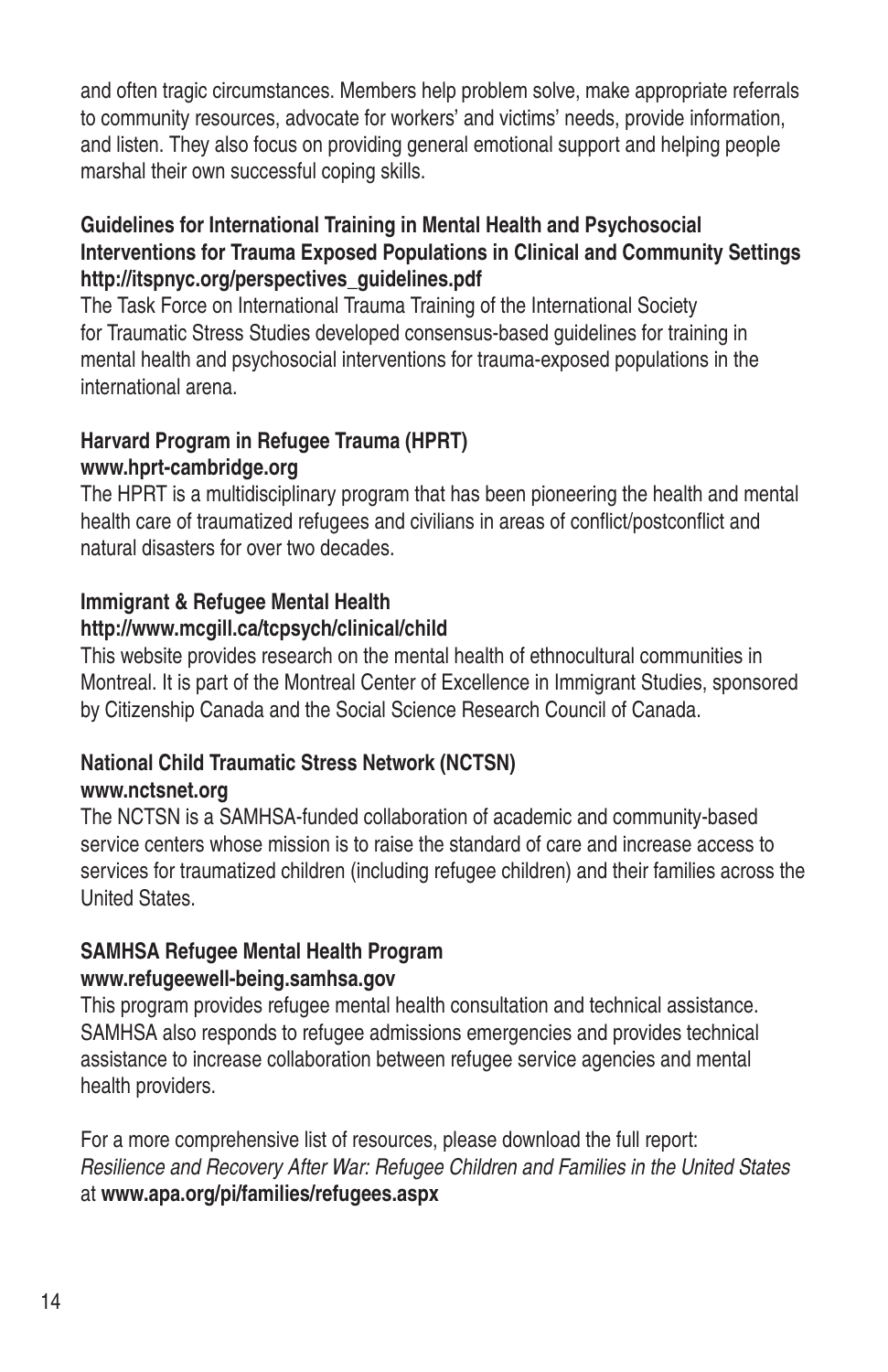## **Relevant APA Resolutions and Policy Statements**

- Reaffirmation of the APA Position Against Torture and Other Cruel, Inhuman, or Degrading Treatment or Punishment and Its Application to Individuals Defined in the United States Code as "Enemy Combatants"— **http://www.apa.org/about/ governance/council/policy/torture.aspx**
- Resolution Against Genocide— **http://www.apa.org/international/resources/ Resolution.pdf**
- Resolution on Children's Mental Health— **http://www.apa.org/about/governance/ council/policy/child-mental-health.aspx**
- Resolution on Immigrant Children, Youth, and Families— **http://www.apa.org/about/ governance/council/policy/immigrants.aspx**
- Resolution on the Psychological Needs of Children Exposed to Disasters— **http://www. apa.org/about/governance/council/policy/children.aspx**
- Resolution on UN Convention on the Rights of the Child— **http://www.apa.org/about/ governance/council/policy/rights-child.aspx**
- Resolution on UN Convention on the Rights of the Child & Optional Protocols **http:// www.apa.org/about/governance/council/policy/child-rights.pdf**
- Resolution on Violence Against Children by Governments— **http://www.apa.org/about/ governance/council/policy/governments.aspx**